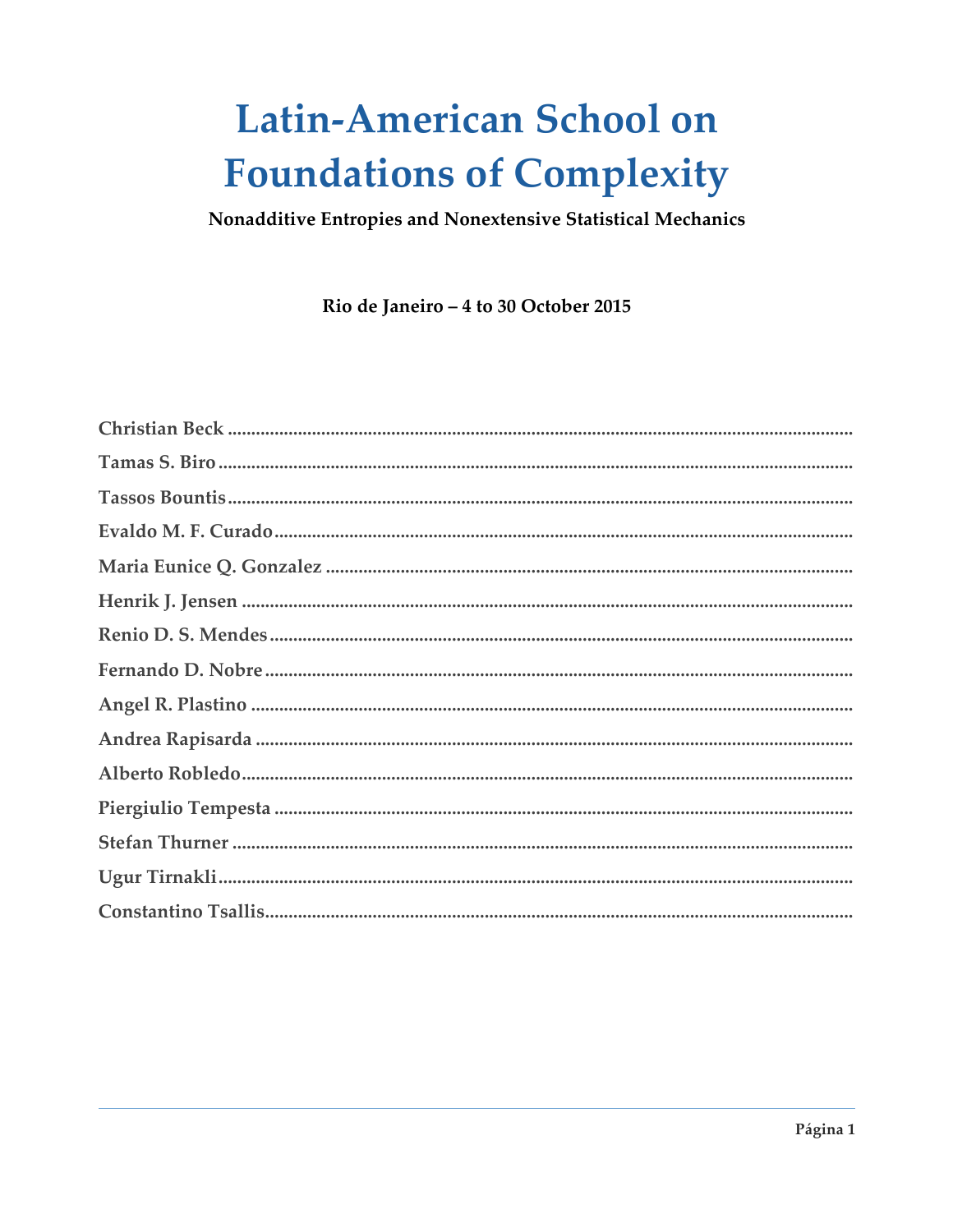## **Christian Beck**

### **University of London – United Kingdom**

**Title**

#### **Superstatistical methods for complex systems**

#### **Abstract**

In my lectures I will provide an easy-going introduction to the superstatistics concept. Many complex driven nonequilibrium systems are effectively described by a superposition of several statistics on different time scales, in short a 'superstatistics'. A simple example is a Brownian particle moving in a spatially inhomogeneous medium with temperature fluctuations on a large scale, but the concept is much more general. Superstatistical systems typically have marginal probability distributions that exhibit fat tails, for example power law tails or stretched exponentials. Tsallis q-statistics is obtained for special cases of temperature fluctuations. In most applications one finds three relevant universaliy classes: Lognormal superstatistics, chi-square superstatistics (equivalent to q-statistics) and inverse chi-square superstatistics. In the past 12 years superstatistical techniques have been applied to a variety of complex systems, for example turbulence (Lagrangian, Eulerian, environmental, quantum and classical), hydroclimatic fluctuations, pattern formation in Raleigh Benard convection, share price dynamics, train delay statistics, rainfall statistics, complex networks, quantum mechanical systems described by path integrals, scattering processes in high energy physics, as well as medical and biological applications. In my lectures I will first outline the most important theoretical concepts related to superstatistics, making contact with generalized versions of statistical mechanics for complex systems, and then discuss several of the above applications.

#### Reference

C. Beck, Superstatistics: Theoretical concepts and physical applications, arXiv:0705.3832

- S. Miah, C. Beck, Statistics of Lagrangian quantum turbulence, Phys. Rev. E 031002(R) (2013)
- P. Rabassa, C. Beck, Extreme value laws for superstatistics, Entropy 16, 5523 (2014)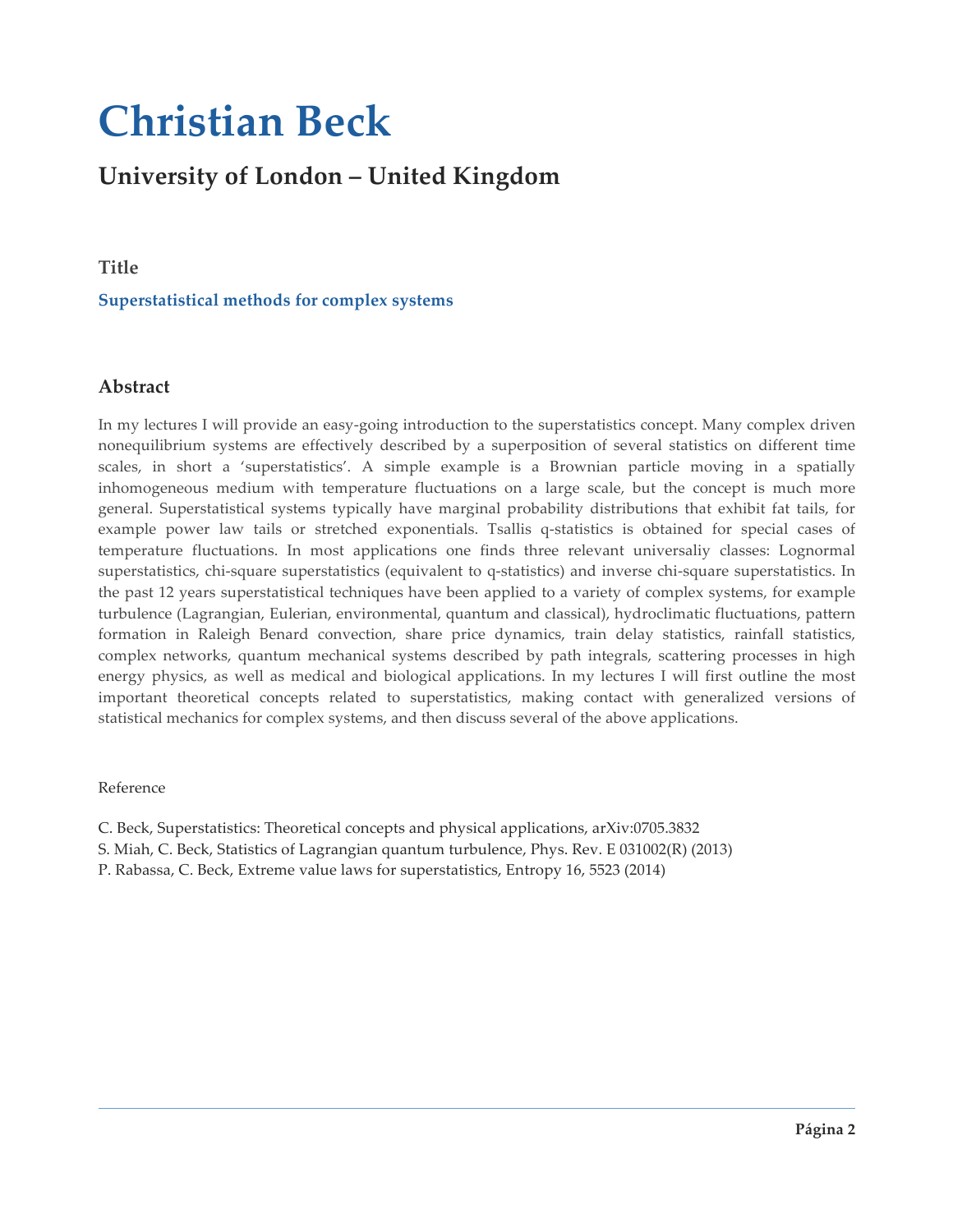## **Tamas Biro**

### **Academy of Sciences – Budapest, Hungary**

#### **Title – First lecture**

#### **Finite reservoir models and the Tsallis distribution**

#### **Abstract – Lecture 1**

Finite heat reservoir capacity and temperature variance lead to modifications of the well known canonical exponential weight factor. In certain cases, however, even small systems may show a Boltzmannian exponential. We analyze different simple models of particle production covering a microcanonical phase space evenly and leading to different ("deformed exponential") factors in the single particle energy spectra. We obtain the Tsallis distribution in some models exactly, and approximately in a general thermodynamical approach.

Reference

T.S.Biro, G.G.Barnafoldi, P.Van, Physica A 417 (2015) 215

#### **Title – Lecture 2**

#### **Generalized entropy formulas and their construction**

#### **Abstract – Lecture 2**

Based on the previous lecture we demonstrate that a deformed entropy can be constructed and used for fulfilling the zeroth law of thermodynamics by demanding a special form of generalized additivity: K(S12)=K(S1)+K(S2). This requirement leads to a second order differential equation for the entropy deformation, K(S). The generalized q-entropy formula arises as a p-weighted sum of K(− ln p). It contains the Tsallis, Renyi and Boltzmann–Gibbs–Shannon expressions as particular cases. For diverging variance of the temperature we obtain a novel entropy formula leading to tails like the Gompertz distribution.

Reference

T.S.Biro, P.Van, G.G.Barnafoldi, K.Urmossy, Entropy 16 (2015) 6497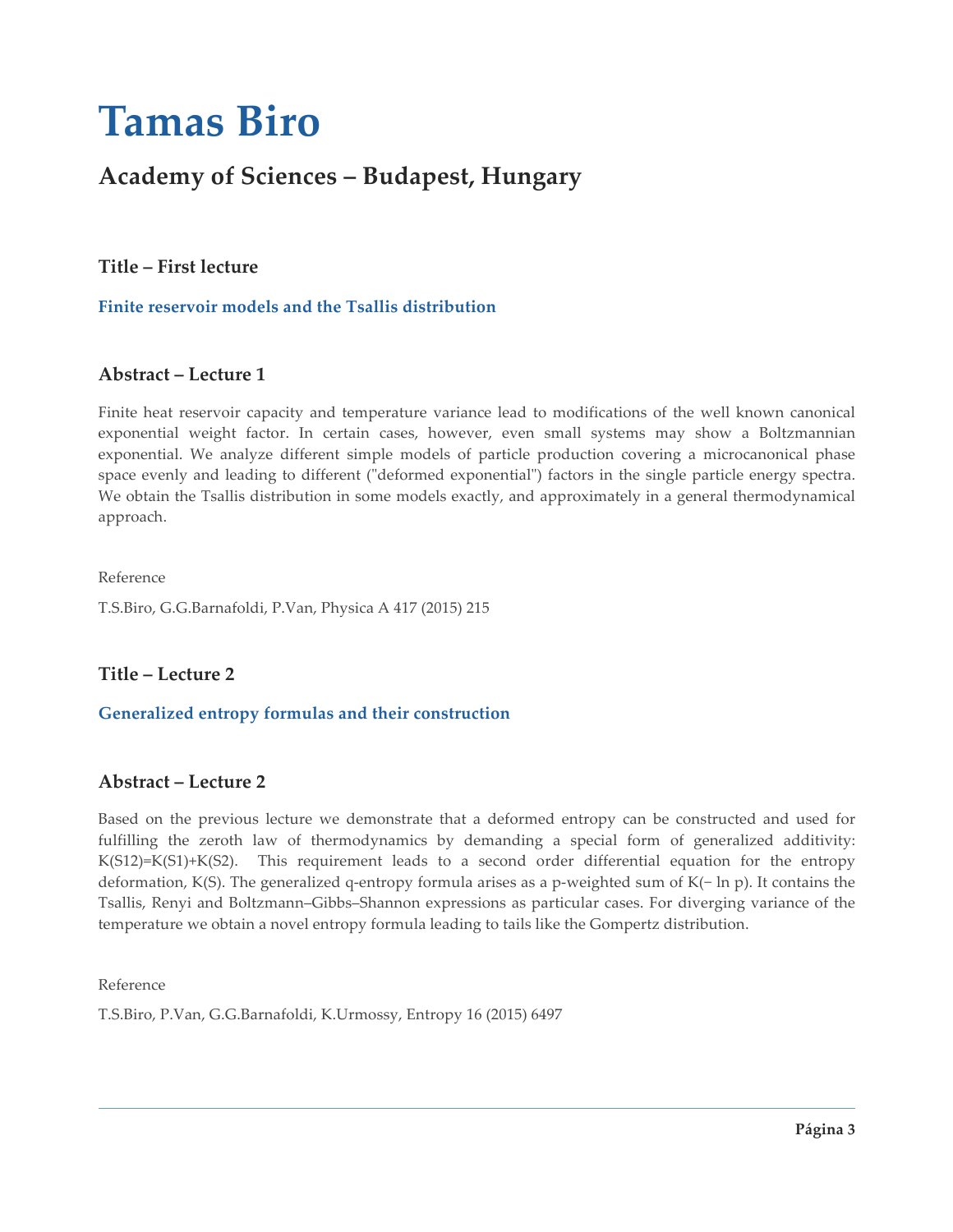#### **Title – Lecture 3**

#### **Non-extensive entropic distances in a kinetic model view**

#### **Abstract – Lecture 3**

We connect particle production in hadronization with network models in a combinatoric approach. A Markovian master equation governs both descriptions and arrives at a detailed balance state including Poissonian and negative binomial distributions. We suggest an entropic distance formula generalizing the Kullback-Leibler divergence with deformed logarithmic function.

#### **Title – Lecture 4**

#### **q-parameter for particle spectra from black hole Renyi entropy**

#### **Abstract – Lecture 4**

By regarding the Hawking–Bekenstein entropy of Schwarzschild black hole horizons as a non-extensive Tsallis entropy, its formal logarithm, the Renyi entropy, is considered. The resulting temperature – horizon radius relation has the same form as the one obtained from a (3+1)-dimensional black hole in anti-de Sitter space using the original Boltzmannian entropy formula. In both cases the temperature has a minimum. A semi-classical estimate of the horizon radius at this minimum leads to a Bekenstein bound for the q-parameter in the Renyi entropy of micro black holes, which is surprisingly close to fitted q-parameters of cosmic ray spectra and power-law distribution of quarks coalescing to hadrons in high energy accelerator experiments.

Reference

T.S.Biro, V.G.Czinner, Phys.Lett. B 726 (2013) 861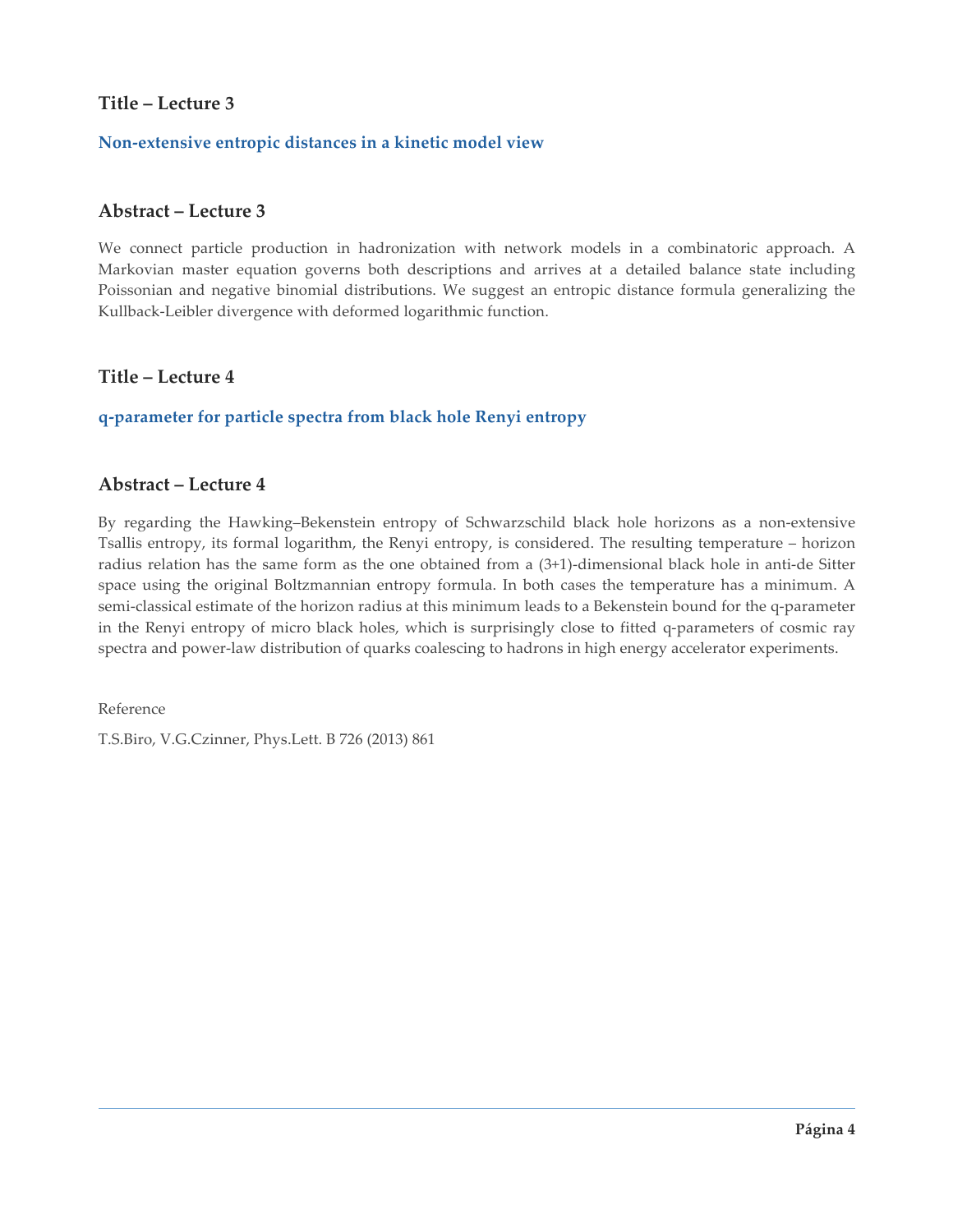### **Tassos Bountis**

### **University of Patras – Greece**

**Title – Lecture 1**

**Order and chaos in N- degree-of-freedom Hamiltonian systems**

#### **Abstract – Lecture 1**

These lectures start with a brief introduction in the foundations of Hamiltonian Systems by discussing in a pedagogical way the simple cases of N=1 and N=2 degrees of freedom. In particular, I will present the basic notions of simple periodic orbits and their local stability properties and wonder whether the dynamics in their vicinity have anything to do with more global phenomena that we will later call "strong" or "weak" chaos. I will then turn to examine these ideas in the framework of specific examples of N–Degree– of– Freedom Hamiltonians with N arbitrary. I shall introduce the method of Lyapunov exponents (LEs) and review more recent chaos detection indicators which have important advantages over the LEs. We will focus on the case of 1-dimensional lattices and discuss the concept of dynamical complexity as exemplified in the important examples of localization phenomena and hierarchies of order and chaos in configuration space as well as Fourier space and their relationship with "weak" and "strong chaos" as N becomes arbitrarily large.

#### **Title – Lecture 2**

#### **Complex aspects in Hamiltonian dynamics and statistics**

#### **Abstract – Lecture 2**

In the first part of this longer lecture I will enter into a more detailed discussion of the **chaos detection methods** mentioned in the previous lecture; in particular, I will compare LEs with the spectrum of **the GALIk(t) indicators** that distinguish more efficiently order from chaos in multidimensions. I will derive analytical estimates for the asymptotic behavior of the GALIk(t) indices, describe several instances of their numerical verification and explain how they are used in specific applications to identify **low - dimensional tori** and weakly diffusive dynamics. However, such indicators are not able by themselves to distinguish "'weak" from "strong" chaos. This can only be done by the use of **non-extensive (better yet, non-additive) thermodynamics** to which we turn in the second part of the lecture. More specifically, we will explain how one computes sums of chaotic variables **in the sense of the Central Limit Theorem**, and use Tsallis' entropy approach to obtain probability density functions (pdfs), which are very well approximated by **q-Gaussian functions**. These functions and, in particular, the value of their entropic parameter 1≤ q < 3 help us **define**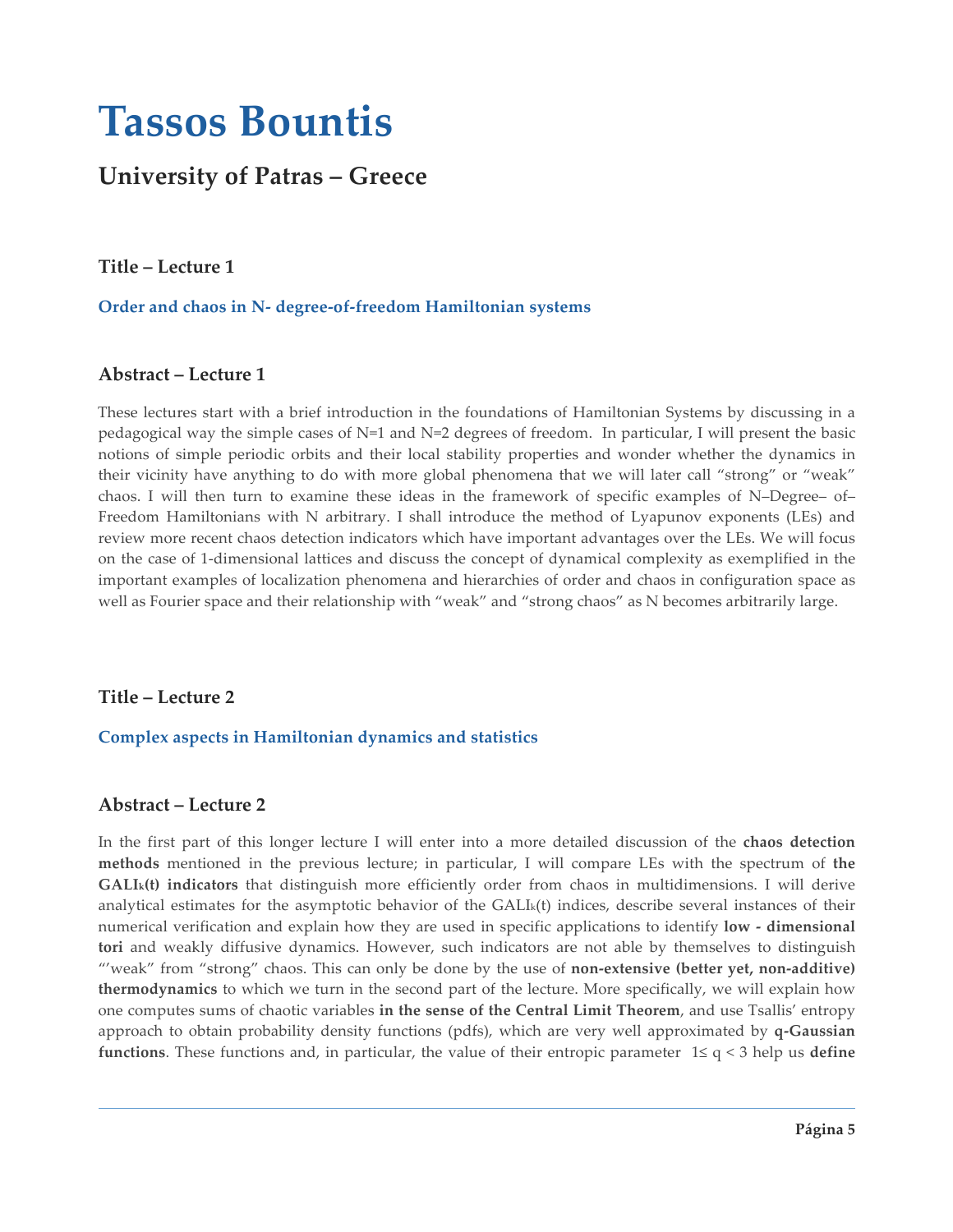**weak chaos** and obtain: (a) pdfs of what we call quasi-stationary states (QSS) in area–preserving maps (b) QSS in FPU 1-dimensional lattice models that shed light on questions of energy equipartition relevant to solid state physics, (c) identify the occurrence of dynamical transitions in microplasma models and (d) distinguish weakly from strongly chaotic orbits in a barred galaxy model of galactic dynamics.

#### **Title – Lecture 3**

#### **Chaotic diffusion in disordered lattices and the role of long range interactions**

#### **Abstract – Lecture 3**

In the first part of the lecture I will apply what we learned in the previous lectures to study diffusive motion in a Klein Gordon (KG) one–dimensional lattice governed by quartic on–site potential and harmonic interactions with nearest neighbors **in the presence of disorder**. As wave packets **spread subdiffusively** one might expect that the dynamics will ultimately relax on a high – dimensional KAM torus where the motion would be quasiperiodic. Instead, our statistical analysis shows that the particles execute at the beginning **weakly chaotic motion with q(>1) – Gaussian pdfs, but the global dynamics ultimately converges to strong chaos,** where q=1 and Boltzmann-Gibbs (BG) statistics reigns! Last, but not least, we will discuss the importance of introducing to our models **Long Range Interactions (LRI) of the form**  $1/r^{\alpha}$ , r being the inter particle distance and  $0 \le \alpha < \infty$  is a positive parameter. Using again our favorite FPU 1-dimensional lattice, I will show that the dynamics for **LRI** with  $0 < \alpha < 1$  is weakly chaotic and becomes strongly chaotic for  $\alpha > 1$ , while **a "Phase Diagram"** can be drawn separating BG from Tsallis thermostatistics.

#### Reference:

- 1. "Complex Hamiltonian Dynamics", in English (Synergetics series of Springer Verlag, April 2012).
- 2. Ch. Skokos, T. Bountis and C. Antonopoulos, "Geometrical Properties of Local Dynamics in Hamiltonian Systems: The Generalized Alignment (GALI) Method", Physica D **231**, 30 (2007).
- 3. C. Antonopoulos and T. Bountis, "Detecting Order and Chaos by the Linear Dependence Index (LDI) Method", ROMAI **2** (2) Journal, 1 – 13 (2007).
- 4. H. Christodoulidi and T. Bountis, "Low-Dimensional Quasiperiodic Motion in Hamiltonian Systems", ROMAI Journal **2** (2), 37– 44 (2007).
- 5. Ch. Skokos, T. Bountis and C. Antonopoulos, "Detecting Chaos, Determining the Dimensions of Tori and Predicting Slow Diffusion in Fermi – Pasta – Ulam Lattices by the Generalized Alignment Method", EPJ – ST, vol. **165**, p. 5 - 14 (2008).
- 6. H. Christodoulidi, C. Efthymiopoulos and T. Bountis, "Energy Localization on q-Tori, Long Term Stability and the Interpretation of the FPU Paradox", PRE **81**, 016210 (2010).
- 7. C. Antonopoulos, V. Basios and T. Bountis, "Weak Chaos and the 'Melting Transition' in a Confined Microplasma System", PRE **81**, 016211(2010).
- 8. T. Bountis, G. Chechin and V. Sakhnenko, "Discrete Symmetries and Stability in Hamiltonian Dynamics", International J. of Bifurc. Chaos, **6** , 1539-1582 (June, 2011). http://arxiv.org/abs/1005.4308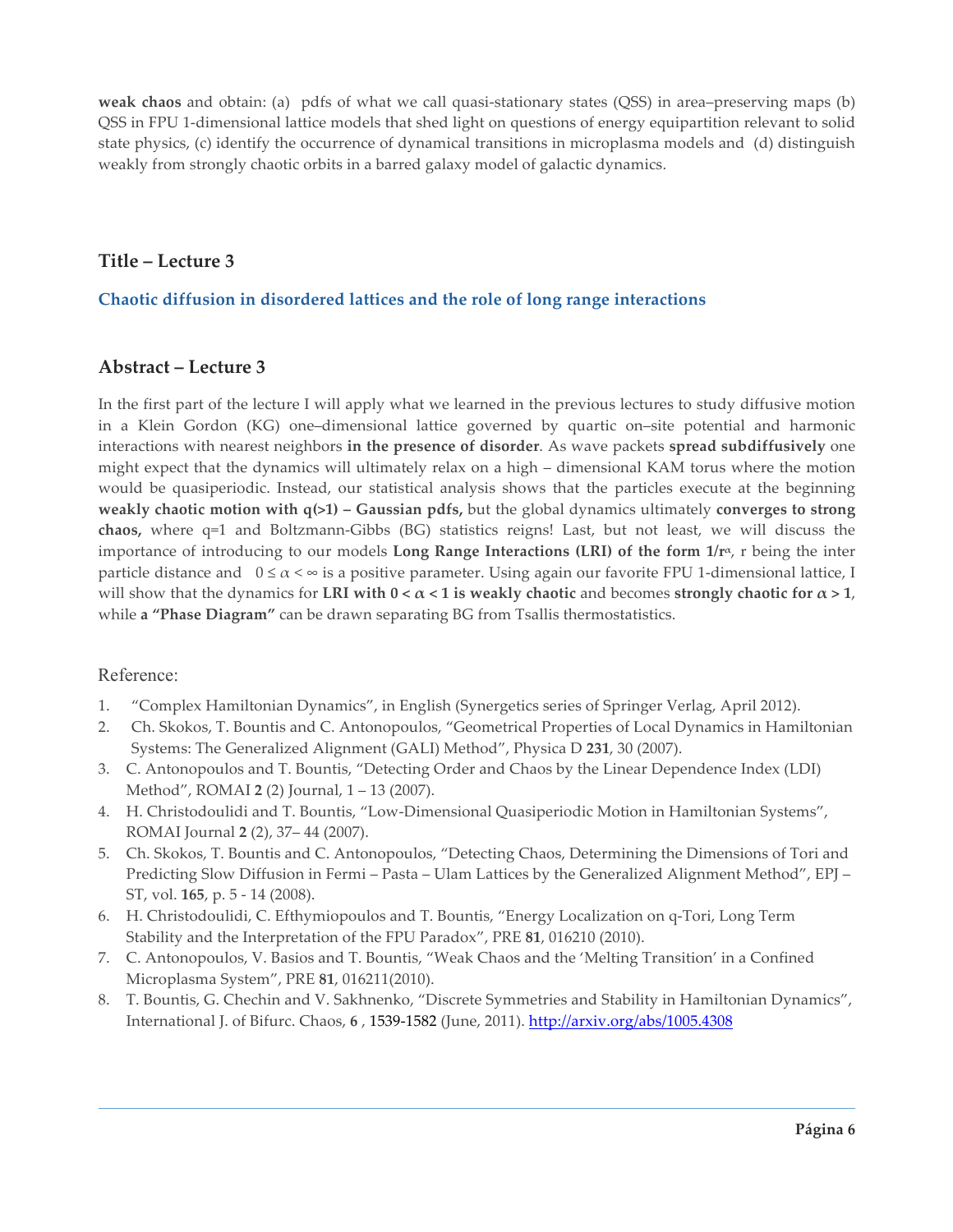- 9. C. Antonopoulos, T. Bountis and V. Basios, "Quasi--Stationary Chaotic States in Multi--Dimensional Hamiltonian Systems", Physica A, Vol. **390**, 3290-3307 (2011). http://arxiv.org/abs/1009.3049
- 10. G. Ruiz, T. Bountis and C. Tsallis, "Time--Evolving Statistics of Chaotic Orbits of Conservative Maps in the Context of the Central Limit Theorem", Intern. J. Bifurc. Chaos, Vol. **22** (9), pp. 12502 (2012). http://arxiv.org/pdf/1106.6226.pdf
- 11. T. Bountis, T. Manos and Ch. Antonopoulos, "Complex Statistics in Hamiltonian Barred Galaxy Models", Celestial Mechanics and Dynamical Astronomy, Volume 113, Issue 1 (2012), Page 63-80 (2012). http://arxiv.org/abs/1108.5059
- 12. T. Manos, T. Bountis and H. Skokos, "Interplay Between Regular and Chaotic Motion in a Time-Dependent Barred Galaxy Model", J. Phys. A: Math. Theor. 46 (2013) 254017. http://arxiv.org/abs/1208.3551
- 13. J. Hizanidis, V. Kanas, A. Bezerianos, and T. Bountis, "Chimera States in Nonlocally Coupled Networks of Hindmarsh-Rose Neuron Models", Intern. J. Bifurc. Chaos, vol. **24** (3) 1450030 (2014). http://dx.doi.org/10.1142/S0218127414500308
- 14. T. Bountis, V. G. Kanas, J. Hizanidis and A. Bezerianos, "Chimera States in a Two-Population Network of Coupled Pendulum –Like Elements", to appear in EPJysics ST, vol. **223**, Issue 4, April 2014, p. 721 – 728, "Synchronization of Pendula Systems", Guest Editors: T. Kapitaniak and J. Kurths. http://arxiv.org/abs/1308.5528
- 15. C. Antonopoulos, T. Bountis, Ch. Skokos, and L. Drossos, "Complex Statistics and Diffusion in Disordered Nonlinear Particle Chains", Focus Issue: "Chaos Detection Methods And Predictability" Gottwald G. & Skokos Ch. (eds.), 2014, Chaos, Volume 24, Issue 2, 024405 (2014); http://dx.doi.org/10.1063/1.4871477
- 16. H. Christodoulidi, C. Tsallis and Tassos Bountis, "Fermi-Pasta-Ulam model with long range interactions: Dynamics and thermostatistics", European Physics Journal Letters EPL, **108**, 40006 (2014). http://arxiv.org/abs/1405.3528 (2014).
- 17. H. Christodoulidi and T. Bountis, "Numerical integration of variational equations for Hamiltonian systems with long range interactions", Proceedings of NuMan 2014 Conference on "Recent Approaches to Numerical Analysis: Theory, Methods and Applications", Chania, Crete, 2 – 5, September, 2014, to appear in Procedia Computer Science, Elsevier (2015).
- 18. Ch. Antonopoulos, T. Bountis and L. Drossos, "Coupled Symplectic Maps as Models for Subdiffusive Processes in Disordered Hamiltonian Lattices", Proceedings of NuMan 2014 Conference on "Recent Approaches to Numerical Analysis: Theory, Methods and Applications", Chania, Crete, 2 – 5, September, 2014, to appear in Procedia Computer Science, Elsevier (2015).
- 19. T. Bountis and H. Christodoulidi, "Complex Aspects in Hamiltonian Dynamics and Statistics", submitted to the Proceedings of the Symposium, "Quantum and Classical Chaos: What comes next?", Ljubljana, October 9 – 11 May, 2014, to appear in Nonlinear Phenomena in Complex Systems (2015).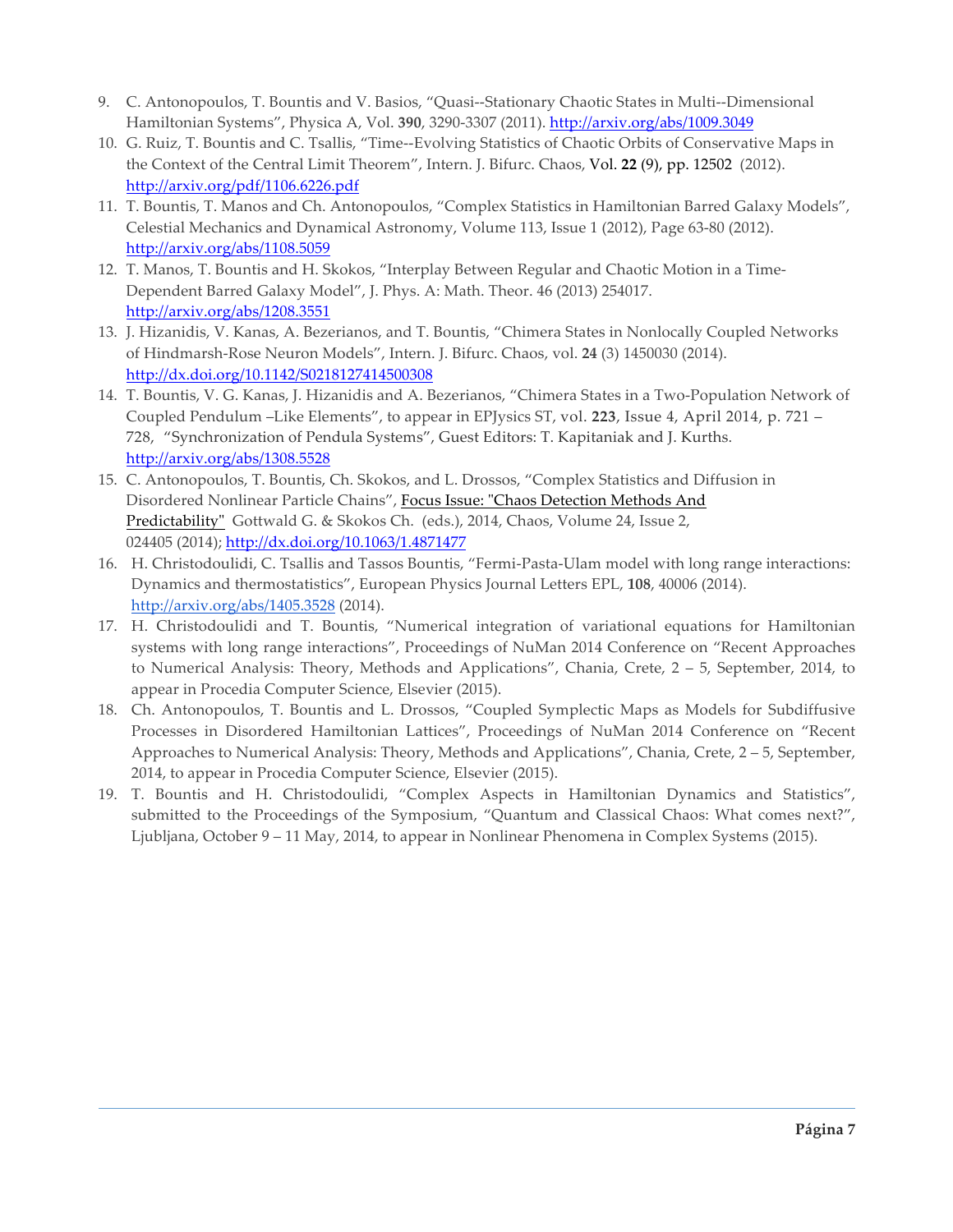## **Evaldo M. F. Curado**

### **CBPF – Rio de Janeiro, Brazil**

#### **Title**

**Entropy, correlations and extensivity**

#### **Abstract**

- 1. Historical introduction and physical motivation
- 2. Uncorrelated system binomial distribution
- 3. Correlated system deformed binomial distribution
- 4. Mathematical formalism to construct a deformed binomial distribution
- 5. Extensivity analytical studies of Boltzmann-Gibbs, Tsallis

and Rényi entropies for some deformed binomial distributions

6. Extensivity and correlations - discussions

# **Maria Eunice Q. Gonzalez**

**UNESP – Marilia, Brazil**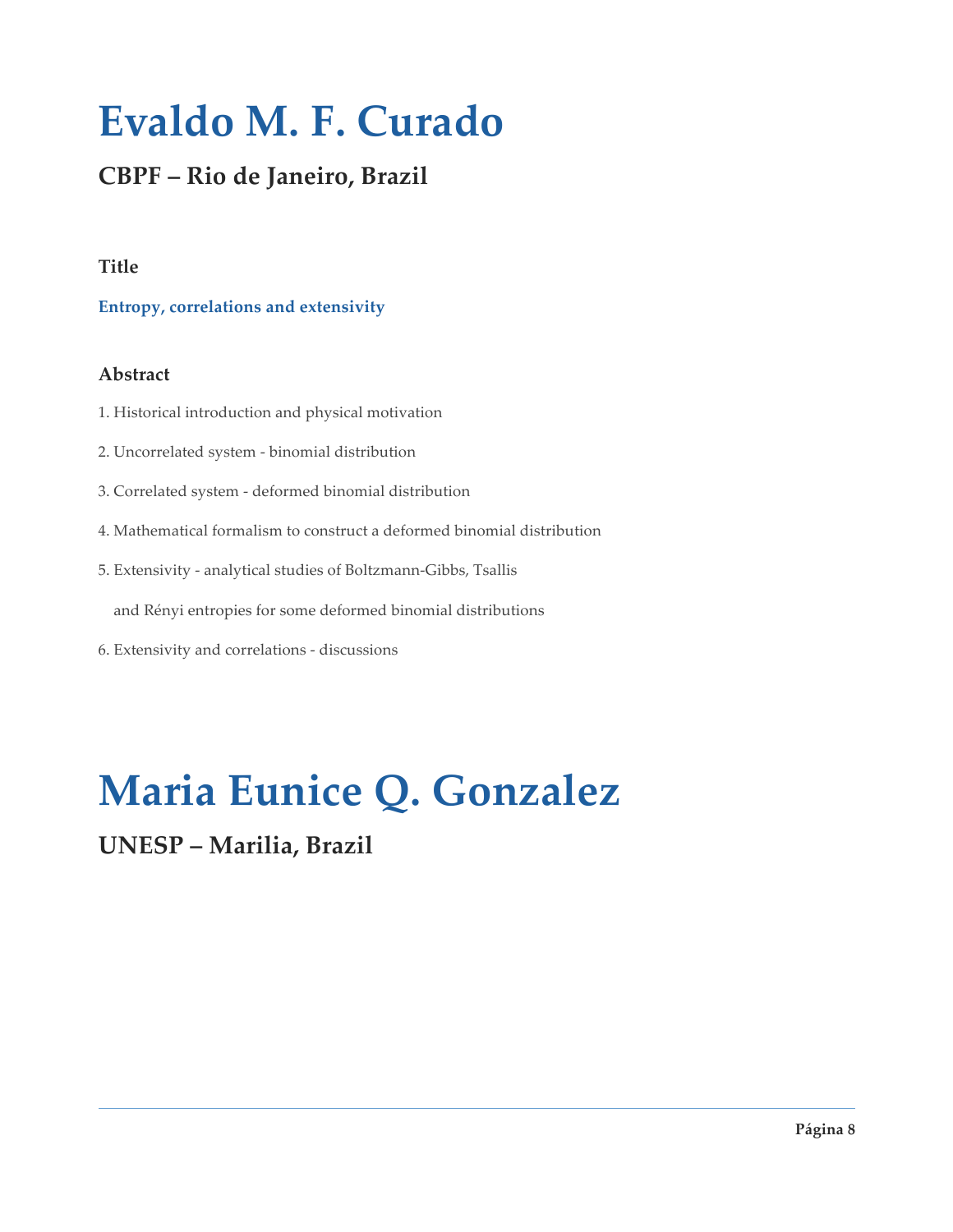#### **Title**

#### **Information and Complexity**

#### **Abstract**

In my lectures, I will introduce the main topics of Information Theory and its possible applications to problems related to the foundations of complex systems. Emphasis is going to be given to the semiotic Theory of Information (mainly developed by Charles S. Peirce), which enables qualitative and quantitative analysis of aspects of natural, formal, and social systems in their multiple constitutive layers. From the Peircean semiotic perspective, information is characterized in terms of its triadic relation to signs, understood as vehicles of forms. I will argue that one advantage of the semiotic approach to information is that it is not restricted to the domain of symbols or any specific conventional languages, hence allowing inter/transdisciplinary studies of the dynamics of complex systems. I will also discuss the four general principles of information processing in complex decentralized systems, proposed by Melaine Mitchell in the paper "Complex Systems: Network thinking":

(1) "Global information is encoded as statistics and dynamics of patterns over the system's components."

(2) "Randomness and probabilities are essential."

(3) "The system carries out a fine-grained, parallel search of possibilities."

(4) "The system exhibits a continual interplay of bottom-up and top-down processes." Mitchell (2006, pp. 1208-1210)

Reference:

Dretske, F. Knowledge and the Flow of Information. Oxford: Blackwell, 1981.

Gibson, J.J. The Ecological Approach to Visual Perception. New Jersey: Lawrence Erlbaum Associates, Inc., 1986.

Haken, H. Information and Self-organization. Berlin: Springer, 2000.

Michel, M. Complex systems: Network thinking. Artificial Intelligence, v. 170, 1194-1212, 2006. Available at: www.sciencedirect.com

Peirce, C.S. The Papers of Charles Sanders Peirce, vols. 1–6, eds. Charles Hartshorne and Paul Weiss; vols. 7– 8, ed. Arthur Burks. Cambridge: Harvard University Press, 1931–1935, 1958.

The Essential Peirce: Selected Philosophical Writings, vol. 2 (1893–1913), ed. Peirce Edition Project. Bloomington & Indianapolis: Indiana University Press, 1998.

Shannon, C.; Weaver, W. A Mathematical Theory of Communication. Urbana: University of Illinois Press, 1998.

Turvey, M. Affordances and prospective control: An outline of the ontology. Ecological Psychology, 4, 173– 187, 1992.

Von Baeyer, H.C. Information: The New Language of Science, Harvard University Press, 2005.

Wiener, N. Cybernetics, or Control and Communication in the Animal and the Machine. Cambridge, MA: MIT Press, 1948.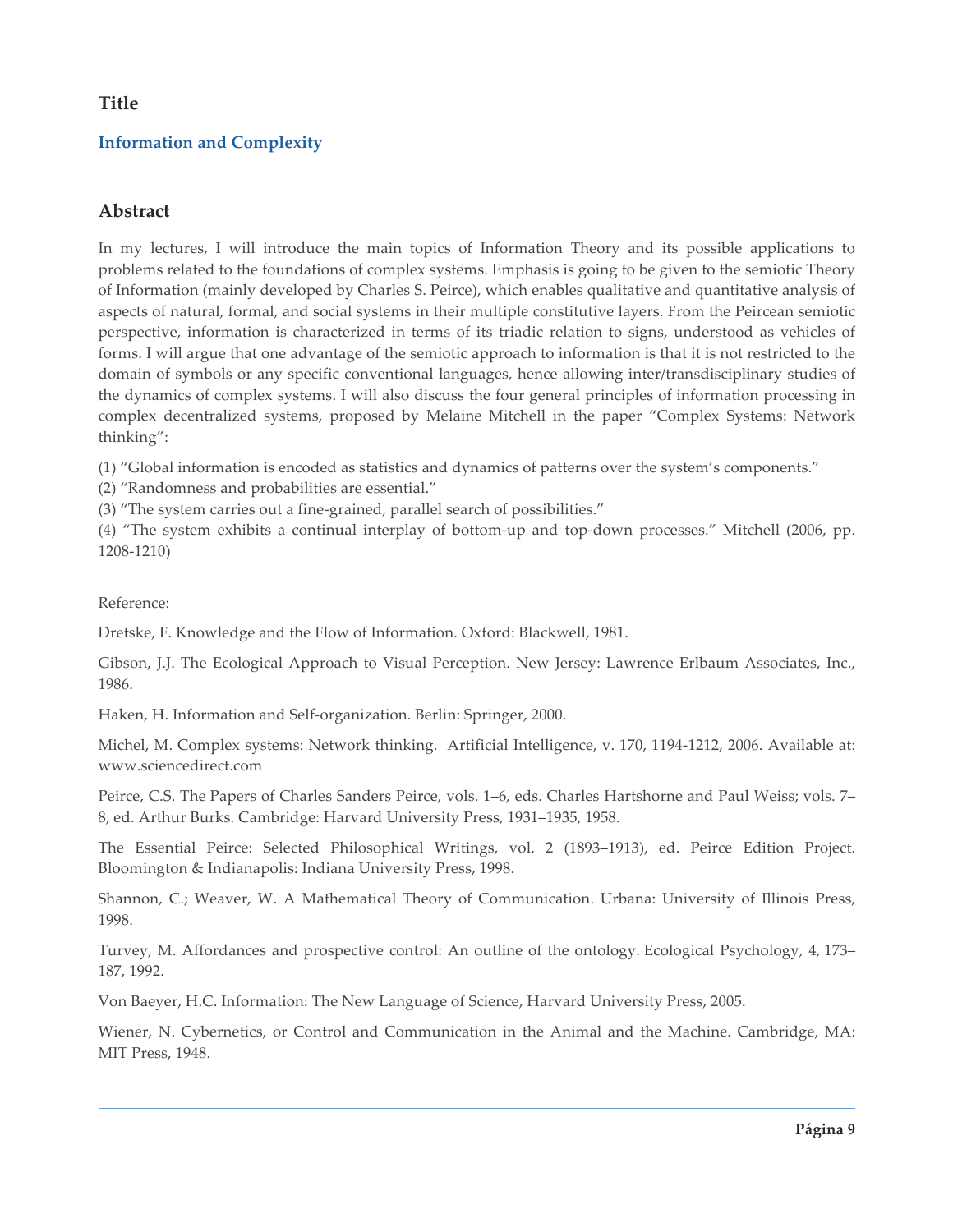Zoya, L.G.R; Aguirre, J.L. Teorías de la complejidad y ciencias sociales: nuevas estrategias epistemológicas y metodológicas. Crítica de Ciencias Sociales y Juridicas, v. 30, 2011. Available at: http://pendientedemigracion.ucm.es/info/nomadas/30/rdzzoya\_aguirre.pdf>. Accessed 11/6/2015.

### **Henrik J. Jensen**

### **Imperial College – London, United Kingdom**

#### **Title**

#### **Intermittent dynamics in complex system**

#### **Abstract**

The systemic level dynamics of may complex systems exhibit a non-steady pace. Periods of little activity are interrupted by brief bursts of change. Examples are earthquakes, finance, macroevolution, brain activity etc. We'll discuss a number of examples (spin glasses, superconductors, biological evolution, hungry ants) with emphasis on cases where the dynamics is non-stationary and where the abrupt events, for simplicity called quakes, leads to a change in the properties of the systems. The time at which the quakes occur are often found to follow so-called record statistics and we'll discuss the properties of this kind of statistics and its consequences.

At the end of the series of lectures we'll turn to attempts to predict the occurrence of the quakes and explain how a combination of ordinary linear stability analysis (though of very high dimensional systems) with simulations (or observation) may be able to forecast with a significant the approaching dramatic transformative bursts of activity.

#### Reference

Palo Sibani and Henrik Jeldtoft Jensen: Stochastic Dynamics of Complex Systems. Imperial College Press, 2013.

A. Caroli, D. Piovani and H.J. Jensen, *Forecasting transitions in systems with high dimensional stochastic complex dynamics: A Linear Stability Analysis of the Tangled Nature Model*. Phys. Rev. Lett. **113**, 264102 (2014). arXiv:1407.5024.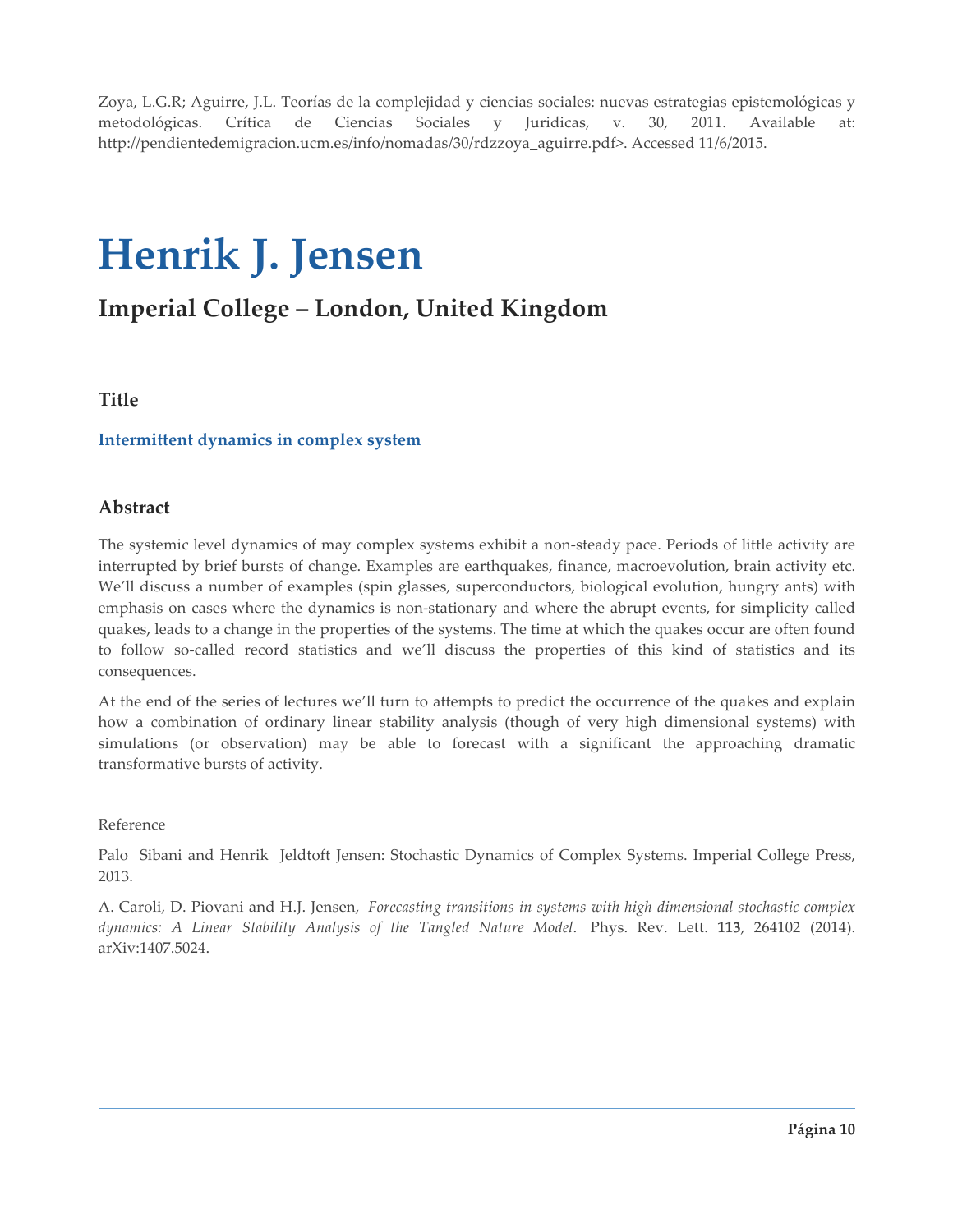## **Renio S. Mendes**

### **Universidade Estadual de Maringa - Brazil**

#### **Title**

**Diversity index, Tsallis entropy, mean values, and anomalous diffusion**

#### **Abstract**

We discuss some introductory aspects of nonextensive statistics. We start focusing on an ecological context: diversity indexes. We show that these indexes can be used as a motivation to introduce entropic forms. In this context, we explore the use of Tsallis entropy. The following point to be investigated is the use of generalized mean values in connection with generalized exponentials. A special attention is given to qexponentials and q-Gaussians. After the discussion of these aspects, we direct our discussion to anomalous diffusion, mainly related to nonlinear diffusion equations that can be connected with q-Gaussians. Applications are inserted along of our studies.

## **Fernando D. Nobre**

### **CBPF – Rio de Janeiro, Brazil**

#### **Title**

#### **Nonlinear Fokker-Planck equations and generalized entropies for complex systems**

#### **Abstract**

In these talks we will explore important topics of nonequilibrium statistical mechanics, associated with timeevolution equations of the Fokker-Planck type. First, we will review briefly the linear Fokker-Planck equation, its time-dependent and stationary-state solutions, as well as its relation to the Boltzmann-Gibbs entropy.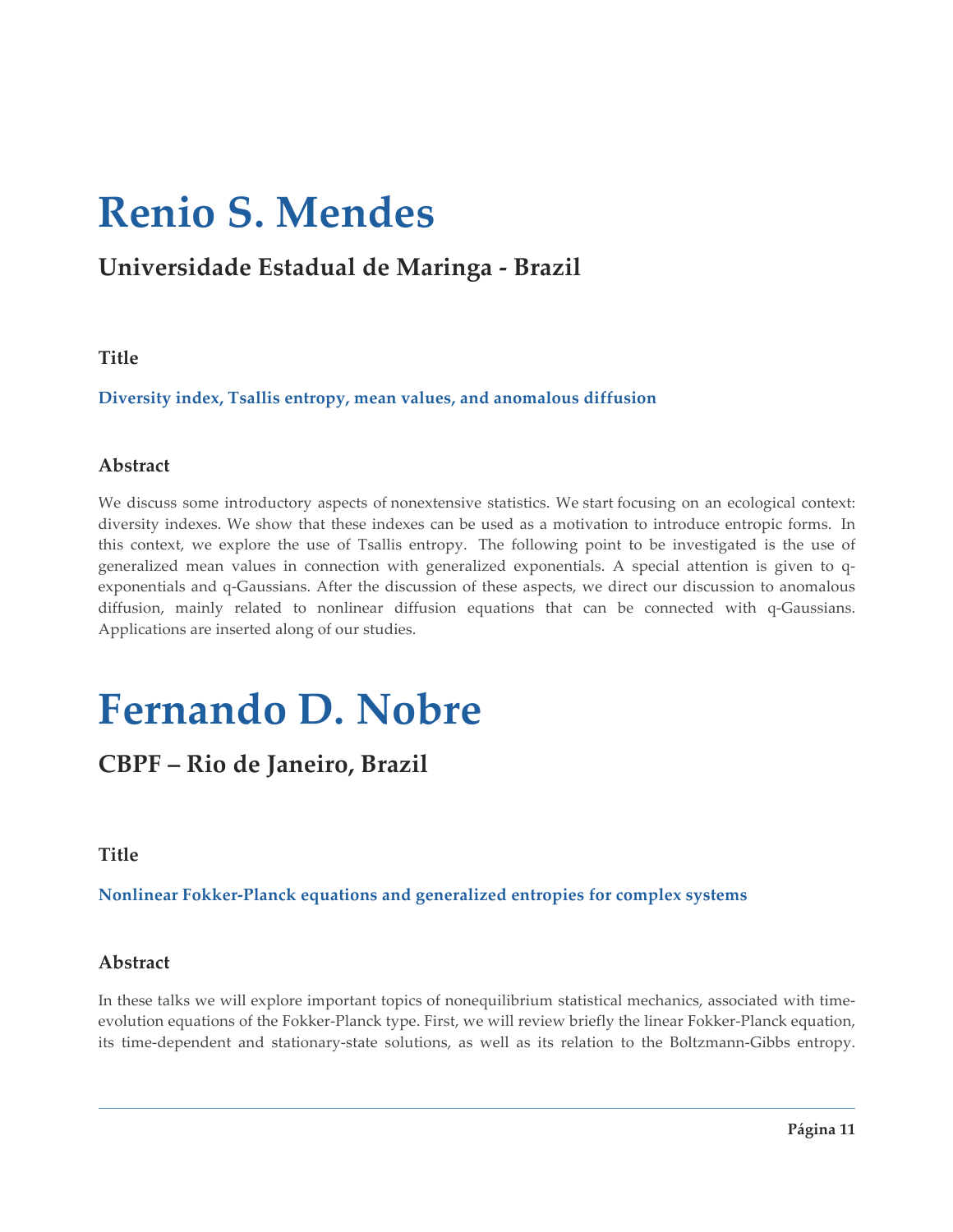These well-known results will be generalized for nonlinear Fokker-Planck equations, and particularly, their relations with generalized entropic forms will be emphasized. Physical consequences and possible applications will be discussed. A system of interacting vortices, which is currently used in the literature to model flux lines in disordered type-II superconductors, will be analyzed in its stationary state. It will be shown that this system is closely related to nonextensive statistical mechanics, and particularly, a consistent thermodynamic framework will be presented.

## **Angel R. Plastino**

### Universidad del Noroeste de Buenos Aires - Argentina

#### **Title – Lecture 1**

#### **Quantum entanglement in atomic models**

#### **Abstract – Lecture 1**

We review the roles played by the Tsallis and the Renyi entropies as the basis of quantitative entanglement measures or indicators. We apply these tools to the study of quantum entanglement in various atomic models. We consider both exactly soluble models, such as the Moshinsky and the Krandall ones, and also more realistic systems like the Helium isoelectronic series.

#### **Title – Lecture 2**

#### **Aspects of the NRT non-linear Schroedinger equation**

#### **Abstract – Lecture 2**

We discuss various aspects of the NRT nonlinear Schroedinger equation. This equation is closely related to the nonextensive thermostatitical formalism and admits soliton-like, power-law traveling solutions of the *q*plane wave form. We consider some symmetry properties exhibited by the NRT equation, related to Galilean transformation, and to transformations involving uniformly accelerated reference frames. We explore a family of exact, analytical *q*-Gaussian wave-packet solutions of the NRT equation that incorporates the aforementioned *q*-plane wave solutions as particular instances.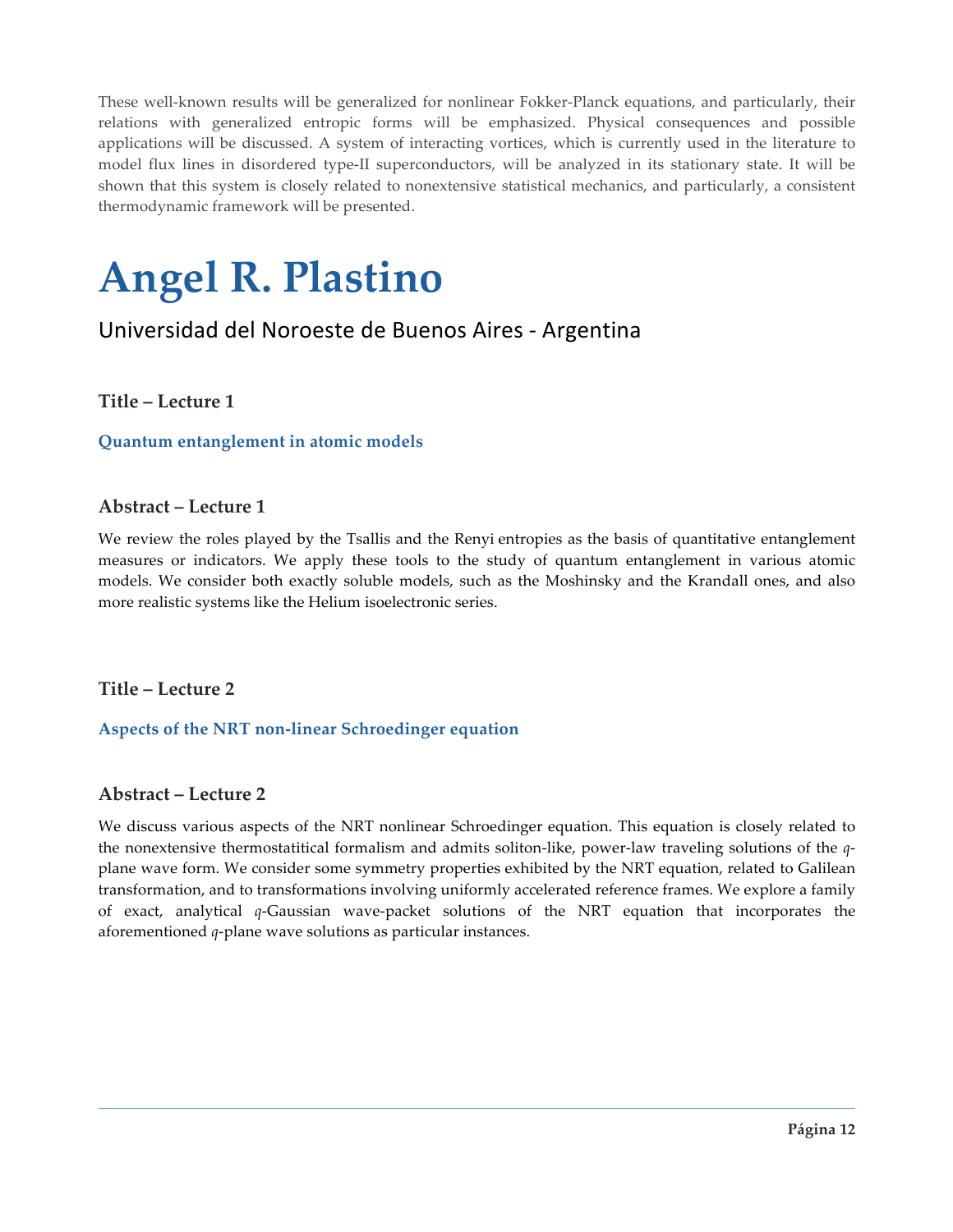#### **Title – Lecture 3**

#### **Entropic measures and the conservation of information**

#### **Abstract – Lecture 3**

The conservation of information associated with the evolution of closed physical systems is nowadays regarded as a fundamental principle of Nature. We discuss various aspects of this feature of fundamental physical laws, focusing on generalizations of Landauer's principle, and on classical analogues of basic properties of quantum information, such as the one given by the celebrated no-cloning theorem.

### **Andrea Rapisarda**

University of Catania - Italy

#### **Title**

**Chaotic dynamics and statistical mechanics in systems with-long range interactions**

#### **Abstract**

Long-range interacting systems, both of conservative and dissipative type, have been extensively studied in this last decade. I will address the dynamical features of these systems both in the equilibrium and out-ofequilibrium regime, illustrating a possible interpretation in terms of Tsallis generalized statistical mechanics. The importance of long-range interactions and the connections to Tsallis statistics will be discussed also in systems showing self-organized criticality and in coupled maps at the edge-of-chaos.

### **Alberto Robledo**

UNAM - Mexico City, Mexico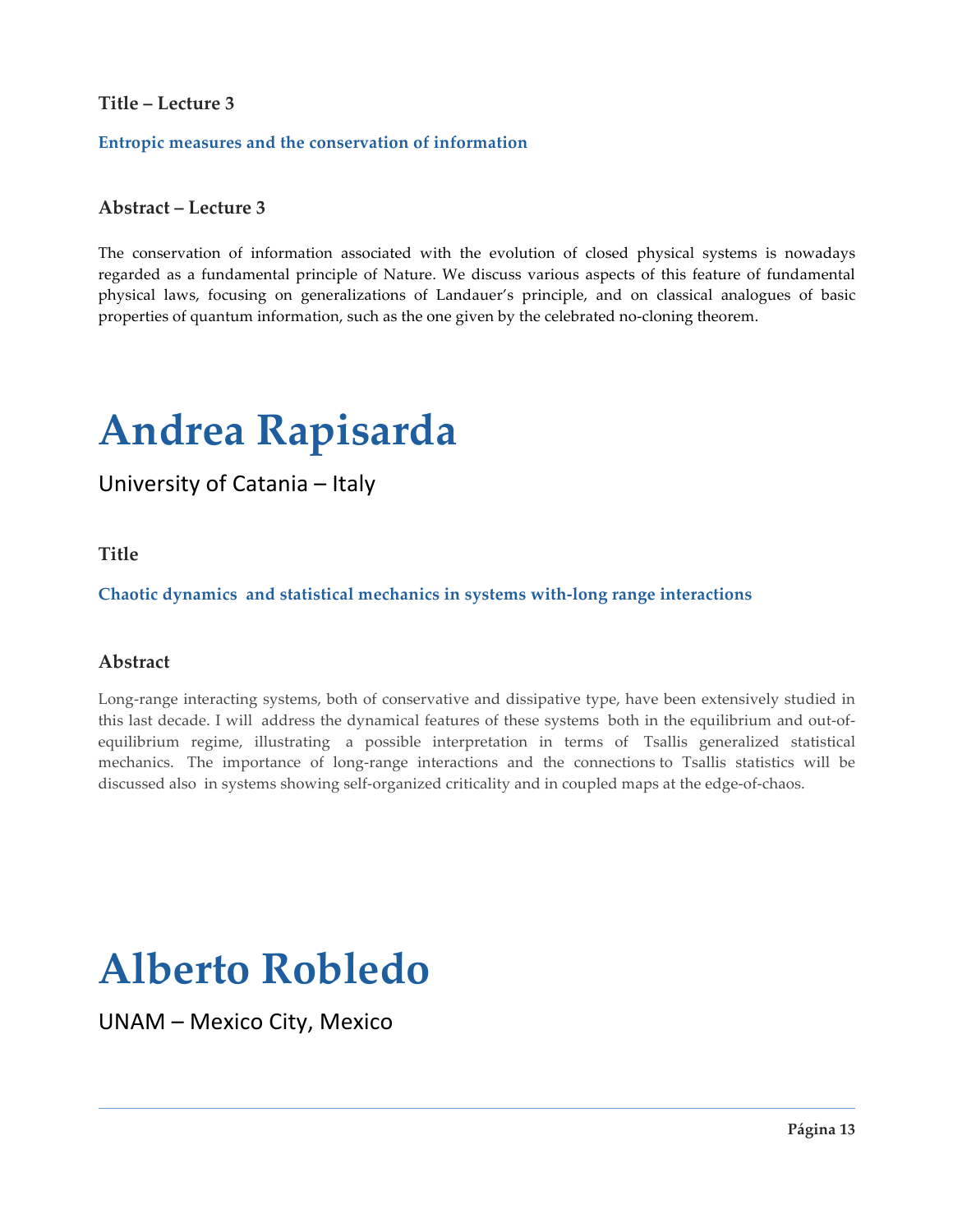#### **Title**

#### **Generalized statistical mechanics at the onset of chaos**

#### **Abstract**

Transitions to chaos in archetypal low-dimensional nonlinear maps offer real and precise model systems in which to assess proposed generalizations of statistical mechanics. The known association of chaotic dynamics with the structure of Boltzmann–Gibbs (BG) statistical mechanics has suggested the potential verification of these generalizations at the onset of chaos, when the only Lyapunov exponent vanishes and ergodic and mixing properties cease to hold. There are three well-known routes to chaos in these deterministic dissipative systems, period- doubling, quasi-periodicity and intermittency, which provide the setting in which to explore the limit of validity of the standard BG structure. It has been shown that there is a rich and intricate behavior for both the dynamics within and towards the attractors at the onset of chaos and that these two kinds of properties are linked via generalized statistical-mechanical expressions. Amongst the topics presented are: (i) perm**an**ently growing sensitivity fluctuations and their infinite family of generalized Pesin identities; (ii) the emergence of statistical-mechanical structures in the dynamics along the routes to chaos; (iii) dynamical hierarchies with modular organization; and (iv) limit distributions of sums of deterministic variables. The occurrence of generalized entropy properties in condensed-matter physical systems is illustrated by considering critical fluctuations, localization transition and glass formation. We complete our presentation with the description of the manifestations of the dynamics at the transitions to chaos in various kinds of complex systems, such as, size-rank functions and complex network images of time series.

## **Piergiulio Tempesta**

Universidad Complutense de Madrid - Spain

#### **Title**

#### **Groups, Entropies and Number Theory**

#### **Abstract**

Entropy is a fundamental notion, at the heart of modern science. In the second half of the twentieth century, its range of applicability has been extended from the traditional context of classical thermodynamics to new areas such social sciences, economics, biology, quantum information theory, linguistics, etc. More recently, the role of entropy in the theory of complex systems has been actively investigated. From one side, several studies were devoted to axiomatic formulations, aiming at clarifying the foundational aspects of the notion of entropy. From the other side, many researchers pursued the idea of generalizing the classical Boltzmann-Gibbs statistical mechanics.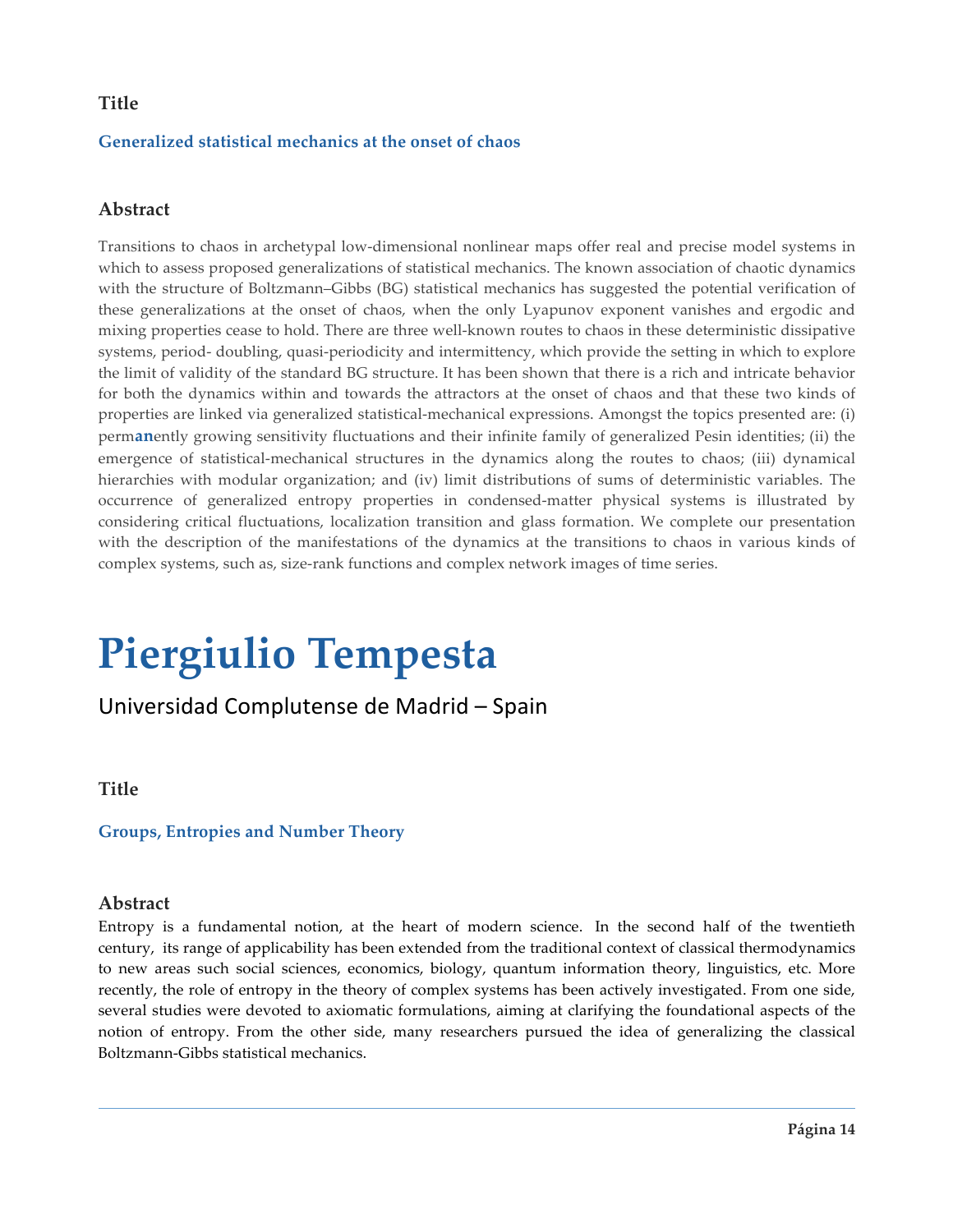Consequently, a plethora of new entropic forms, designed for extending the applicability of BG entropy to new contexts, was introduced.

The purpose of these Lecture Notes is to present a theory of generalized entropies, based on a simple, unifying principle: the existence of a group-theoretical structure underlying the notion of entropy. This structure is responsible of essentially all the main mathematical and thermodynamical properties of generalized entropies.

#### **Lecture I: On the mathematical foundations of the theory of generalized entropies**

First, we shall discuss several foundational aspects at the heart of the notion of entropy. Then we shall introduce a new formulation of the classical Shannon-Khinchin axioms, where the fourth one is replaced by the Composability Axiom. It amounts to require that the composition of statistically independent subsystems can be performed according to a formal group law. This property arises as a crucial one in order for an entropy to be considered as thermodynamically admissible.

Consequently, the theory of formal group laws, originated in the context of algebraic topology by the work of Bochner, Novikov, Quillen, Serre, etc., will be outlined, and its relation with thermodynamics elucidated.

#### **Lecture II: From groups to entropies: the composability axiom and the universal group entropy**

We shall use the group-theoretical approach to classify the known trace-form entropies in relation with a general entropic function, called the universal group entropy, due to its connection with Lazard's universal formal group.

In particular, several new cases of multi-parametric trace-form entropies will be discussed as a realization of the proposed universal construction.

#### **Lecture III: Information theory of group entropies: Rényi's entropy and the Z-class of entropies**

The important class of entropies which are not of trace-form type will be analyized. It will be shown that the group approach allows to define a tower of infinitely many new entropies, called Z-entropies, containing the Rényi entropy as the first nontrivial case. All of them are composable and thermodynamically admissible.The information-theoretical content of these entropies will be discussed.

#### **Lecture IV: Formal groups and zeta functions: A possible root from Number Theory to Statistical Mechanics.**

In the last Lecture, the emerging multiple connections among formal groups, entropies and analytic number theory will be sketched. In particular, a large class of Dirichlet series and Bernoulli polynomials will be constructed. They are directly related with the same algebraic structures used to define the universal group entropy and the Z-entropies.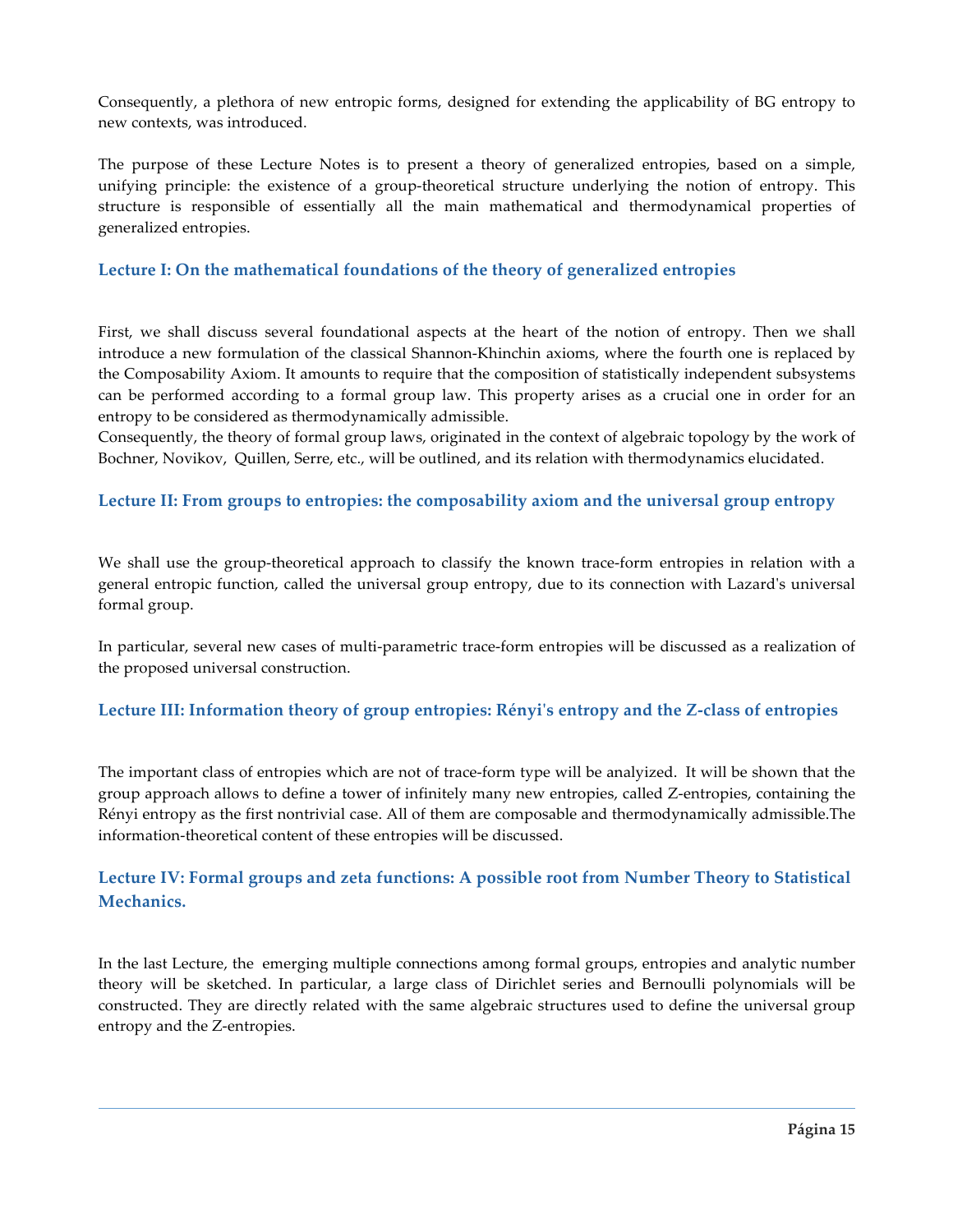## **Stefan Thurner**

### University of Vienna - Austria

**Title – Lecture 1**

**What are complex systems?**

**Abstract – Lecture 1**

**[TBA]**

**Title – Lecture 2**

**Information theory for complex systems**

**Abstract – Lecture 2**

**[TBA]**

**Title – Lecture 3**

**The maximum entropy principle for complex systems**

**Abstract – Lecture 3**

**[TBA]**

**Title – Lecture 4**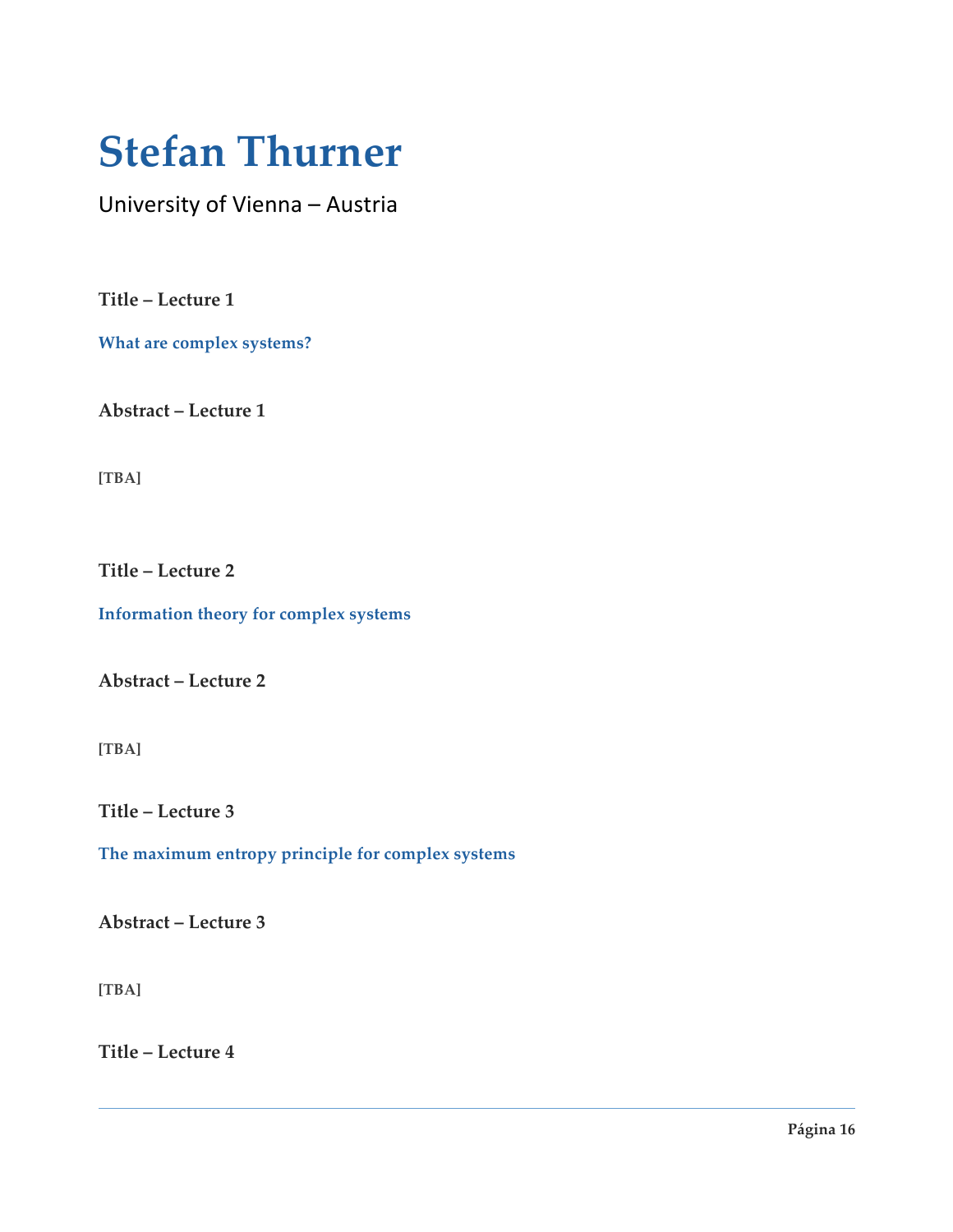**Non-ergodic Markov processes and power laws**

**Abstract – Lecture 4**

**[TBA]**

### **Ugur Tirnakli**

Ege University  $-$  Izmir, Turkey

**Title – Lecture 1**

#### **Low-dimensional dynamical systems in the vicinity of chaos threshold: Part I**

#### **Abstract – Lecture 1**

It is now known from the literature that the analysis of the sensitivity to initial conditions of low-dimensional dissipative dynamical systems allows one to deduce the index qsen (sen stands for sensitivity) which can also be obtained from the analysis of the entropy increase rates. These two methods are discussed here in details. On the other hand, investigating the phase space contraction of the same dynamical systems, one can also introduce another index qrel (rel stands for relaxation) which is the second foot of the famous q-triplet. We also give here the details of this method.

**Title – Lecture 2**

**Low-dimensional dynamical systems in the vicinity of chaos threshold: Part II**

#### **Abstract – Lecture 2**

It is evident that one of the important ingredients of statistical mechanics and of probability theory is the central limit theorem. For deterministic dynamical systems, a central limit theorem is valid only if the system is sufficiently mixing. Recently the leading-order correction to the central limit theorem for the fully developed logistic map and cubic map has been analytically deduced and found to be in perfect agreement with numerical results. On the other hand, due to strong temporal correlations, a standard central limit theorem is not valid when the system is at the edge of chaos. It is also shown that the probability distribution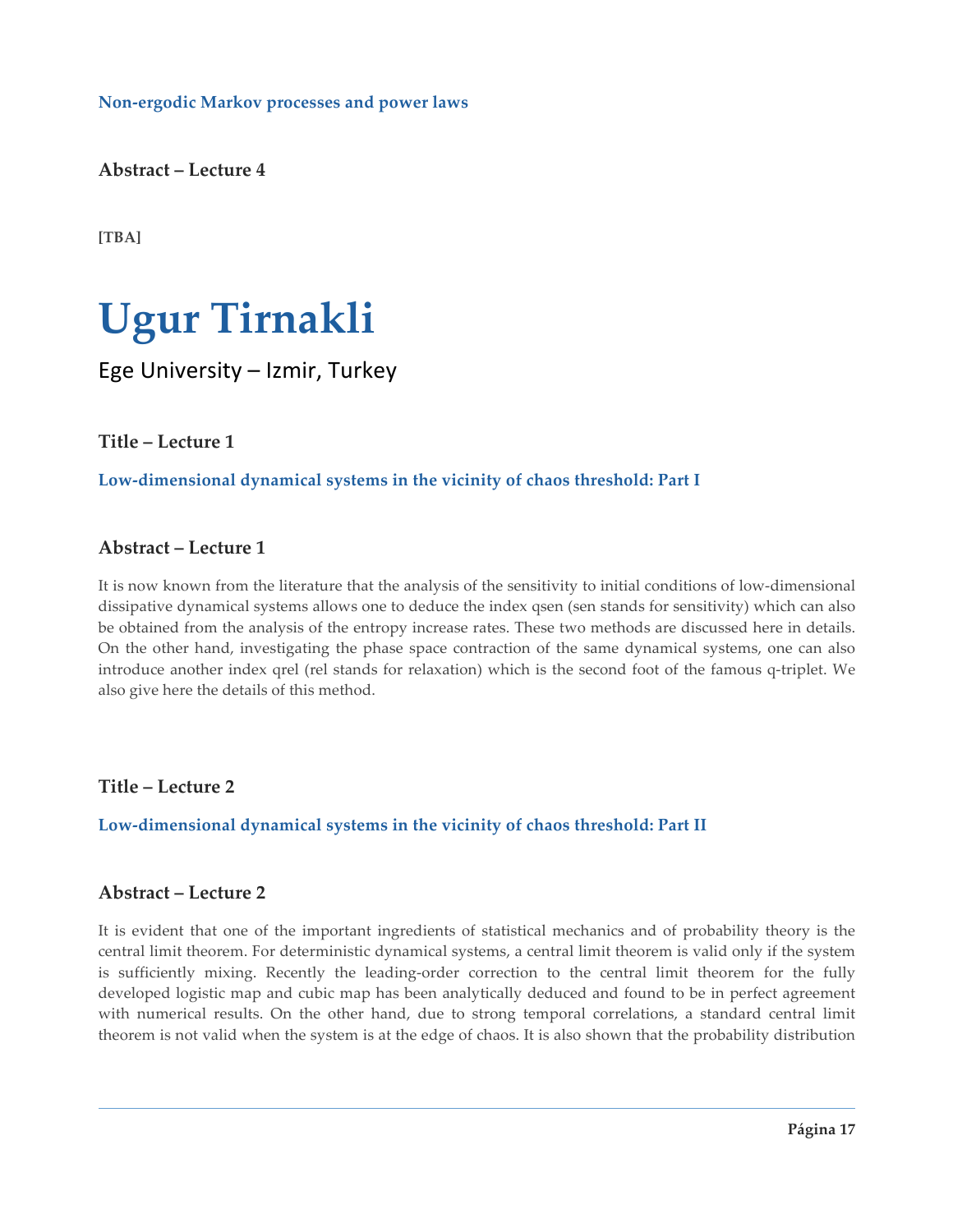of sums of iterates of the logistic map at the edge of chaos can be well approximated with q-Gaussian. In order to better analyse the entire distribution (both the central part and the tails) to see under what conditions there is convergence to a q-Gaussian, we performed a closer look at the problem. A theoretical argument has been provided on determining the optimum value of N (the number of iterates) in order to achieve the

best convergence to a q-Gaussian. These results are consistent with a large number of already available analytical and numerical evidences that the edge of chaos is well described in terms of Tsallis entropy and its associated concepts.

#### **Title – Lecture 3**

**Emergence of q-Gaussians in complex systems: Case study of SOC and non-SOC models**

#### **Abstract – Lecture 3**

The probability density functions of avalanche size differences (or return distributions) of several models of complex systems are shown to converge to the shape of q-Gaussians, which are the standard distributions obtained in nonextensive statistical mechanics.

An exact relation connecting the exponent tau of avalanche size distribution and the q value of appropriate q-Gaussian has been derived. Making use of this relation, for each case, one can easily determine q parameter values of the appropriate q-Gaussians a priori from one of the well known exponents of the model system. This clearly rescues the q parameter to be a fitting parameter anymore, which is a rather rare achievement in the literature.

## **Constantino Tsallis**

### CBPF – Rio de Janeiro, Brazil & Santa Fe Institute, USA

#### **Title**

#### **Statistical mechanics for complex systems: Foundations and applications**

#### **Abstract**

Boltzmann-Gibbs entropy and statistical mechanics is one of the pillars of contemporary physics. It applies extremely successfully to the so called simple systems, essentially ergodic. When we wish to study complex systems, particularly nonergodic ones, a more powerful theory is needed. For a wide class of such complex systems, nonadditive entropies and the associated statistical mechanics are being currently used and studied.